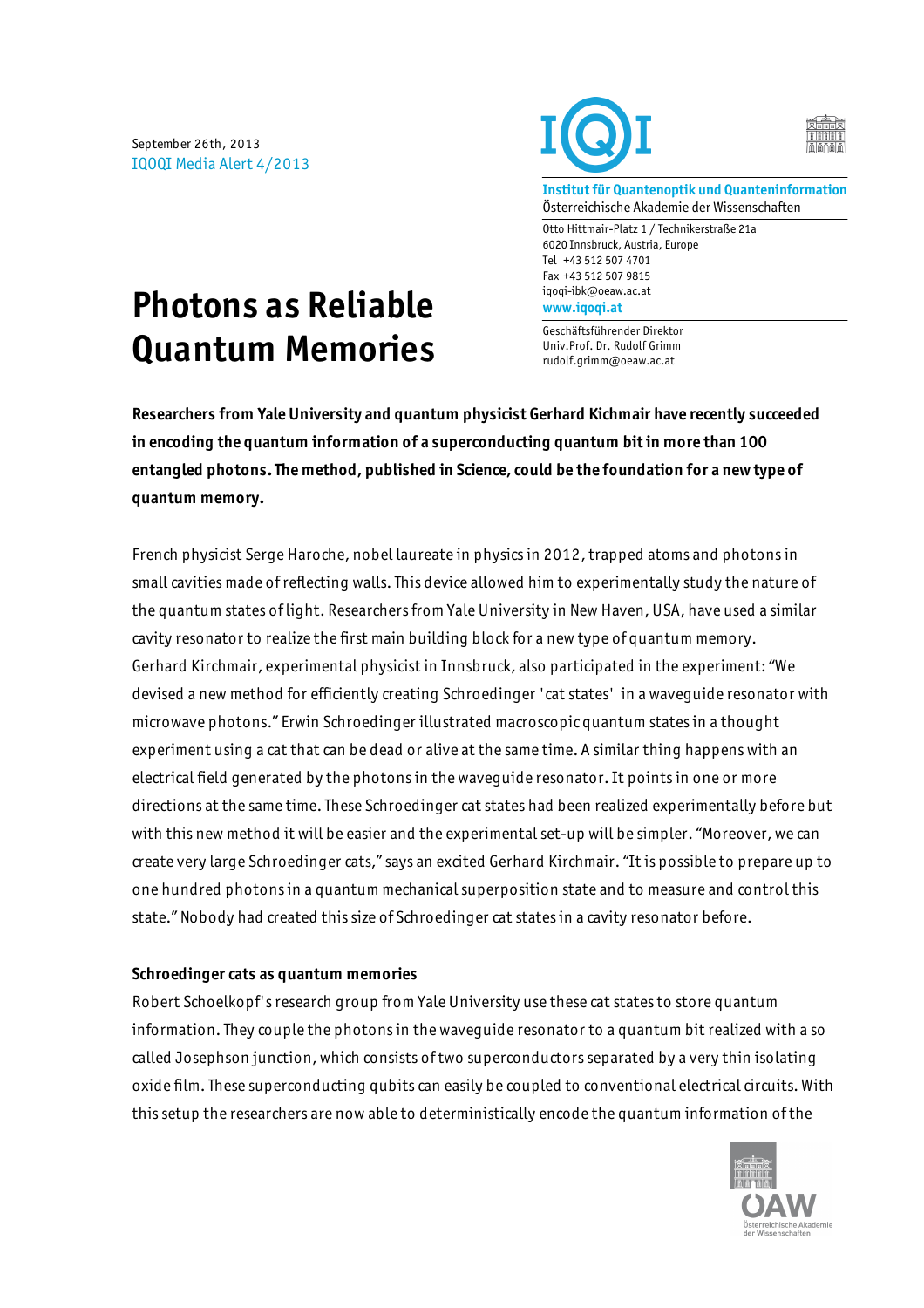superconducting qubit in a Schroedinger cat state of more than 100 photons. "This experiment shows the potential of this type of waveguide resonators for quantum information processing," says Gerhard Kirchmair. "This work is the first step towards realizing our proposal of a new type of quantum memory recently published in Physical Review Letters," explains Kirchmair. "Moreover, current experiments have shown first promising results to correct errors in the quantum memory caused by photon loss." Quantum information stored in these memories would not be destroyed by external noise.

## **Strong addition to quantum centre Innsbruck**

In March 2013, Gerhard Kirchmair started his post as Professor for Experimental Physics, which is limited to five years, at the University of Innsbruck. He is also Junior Research Director at the Institute for Quantum Optics and Quantum Information (IQOQI) of the Austrian Academy of Sciences. His post is part of a project initiated by physical theorist Peter Zoller and is similar to a tenure-track process. The goal is to give young scientists more opportunities at Austrian universities. Kirchmair graduated in physics at the University of Innsbruck and received his doctorate sub auspiciis with experimental physicist Rainer Blatt. For two years, he worked as a postdoc in Rob Schoelkopf's research group at the renowned Yale University in New Haven, USA.

## **Publications:**

- Deterministically encoding quantum information in 100-photon Schrödinger cat states. Brian Vlastakis, Gerhard Kirchmair, Zaki Leghtas, Simon E. Nigg, Luigi Frunzio, S. M. Girvin, Mazyar Mirrahimi, M. H. Devoret, and R. J. Schoelkopf. *Science Express* am 26.9.2013 DOI: 10.1126/science.1243289 (http://dx.doi.org/10.1126/science.1243289)
- Hardware-Efficient Autonomous Quantum Memory Protection. Zaki Leghtas, Gerhard Kirchmair, Brian Vlastakis, Robert J. Schoelkopf, Michel H. Devoret, and Mazyar Mirrahimi. *Phys. Rev. Lett.* 111, 120501 (2013), veröffentlicht am 20.9.2013 DOI: 10.1103/PhysRevLett.111.120501 (http://dx.doi.org/10.1103/PhysRevLett.111.120501)

**Photo**: http://iqoqi.at/de/medien/press-photos